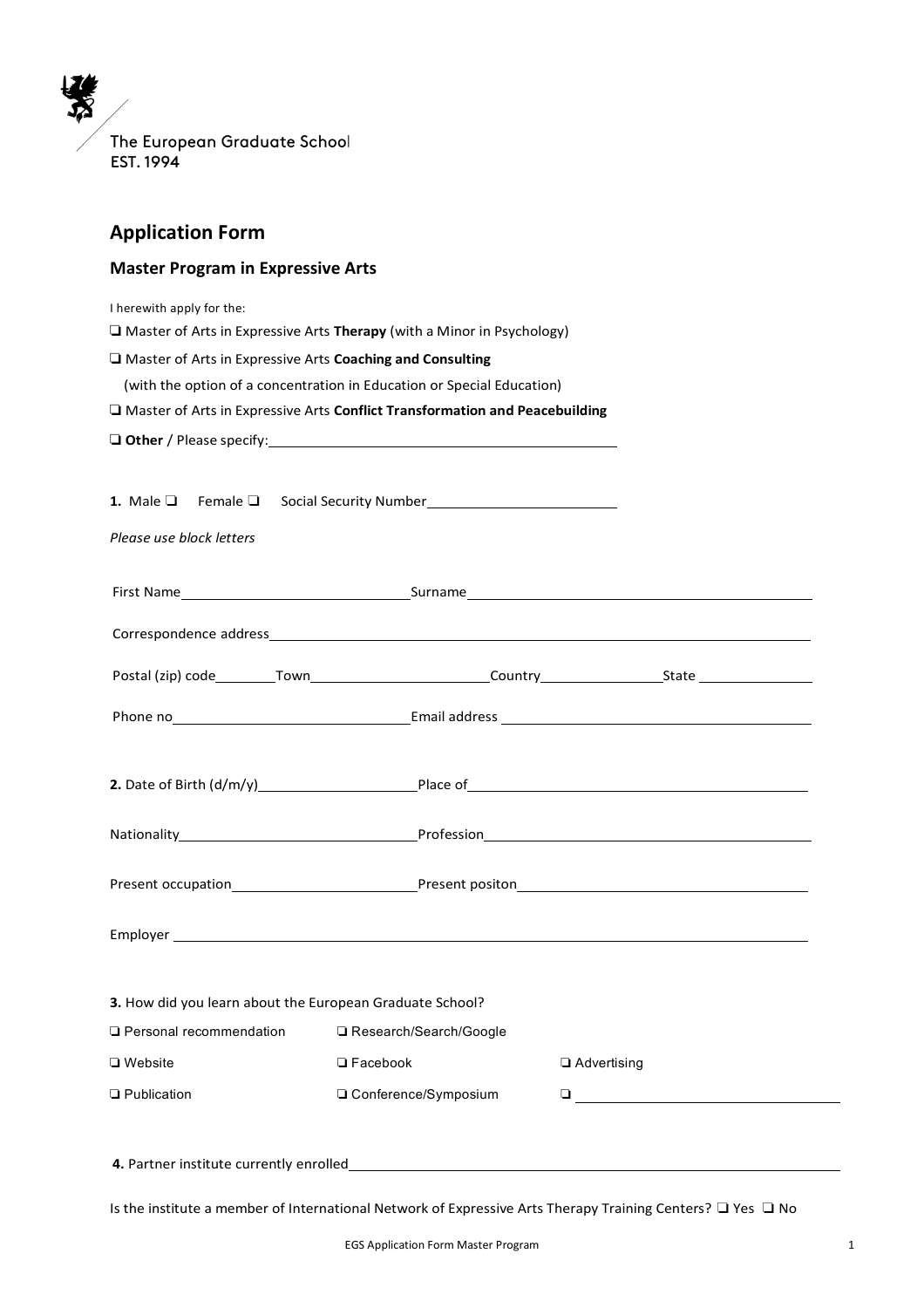The European Graduate School EST. 1994

7  $\boldsymbol{\Sigma}$ 

|                                                                                                         |         | Please list other languages you know and indicate degree of proficiency (good, fair):                                                                                                                                          |
|---------------------------------------------------------------------------------------------------------|---------|--------------------------------------------------------------------------------------------------------------------------------------------------------------------------------------------------------------------------------|
| Language<br>English                                                                                     | written | spoken                                                                                                                                                                                                                         |
|                                                                                                         |         |                                                                                                                                                                                                                                |
| 6. For transferring students from another Graduate School only                                          |         |                                                                                                                                                                                                                                |
| If not applicable go directly to item 7                                                                 |         |                                                                                                                                                                                                                                |
| Name and address of graduate school transferring from                                                   |         |                                                                                                                                                                                                                                |
|                                                                                                         |         |                                                                                                                                                                                                                                |
|                                                                                                         |         | Degree received <i>(Please include copy of diploma.)</i>                                                                                                                                                                       |
| 7. List all schools attended, starting with secondary school                                            |         |                                                                                                                                                                                                                                |
|                                                                                                         |         |                                                                                                                                                                                                                                |
|                                                                                                         |         |                                                                                                                                                                                                                                |
| (Do not list courses outside of school<br>curriculum.) If item 5 is completed go<br>directly to item 9. |         |                                                                                                                                                                                                                                |
|                                                                                                         |         |                                                                                                                                                                                                                                |
|                                                                                                         |         |                                                                                                                                                                                                                                |
|                                                                                                         |         | Age at completion experience and the set of the set of the set of the set of the set of the set of the set of the set of the set of the set of the set of the set of the set of the set of the set of the set of the set of th |
|                                                                                                         |         |                                                                                                                                                                                                                                |
|                                                                                                         |         | Name and location of school entries and the state of the state of the state of the state of the state of the state of the state of the state of the state of the state of the state of the state of the state of the state of  |
|                                                                                                         |         |                                                                                                                                                                                                                                |
|                                                                                                         |         | Age at completion entries and the state of the state of the state of the state of the state of the state of the                                                                                                                |
|                                                                                                         |         |                                                                                                                                                                                                                                |
|                                                                                                         |         | Name and location of school entries and the state of the state of the state of the state of the state of the state of the state of the state of the state of the state of the state of the state of the state of the state of  |
|                                                                                                         |         |                                                                                                                                                                                                                                |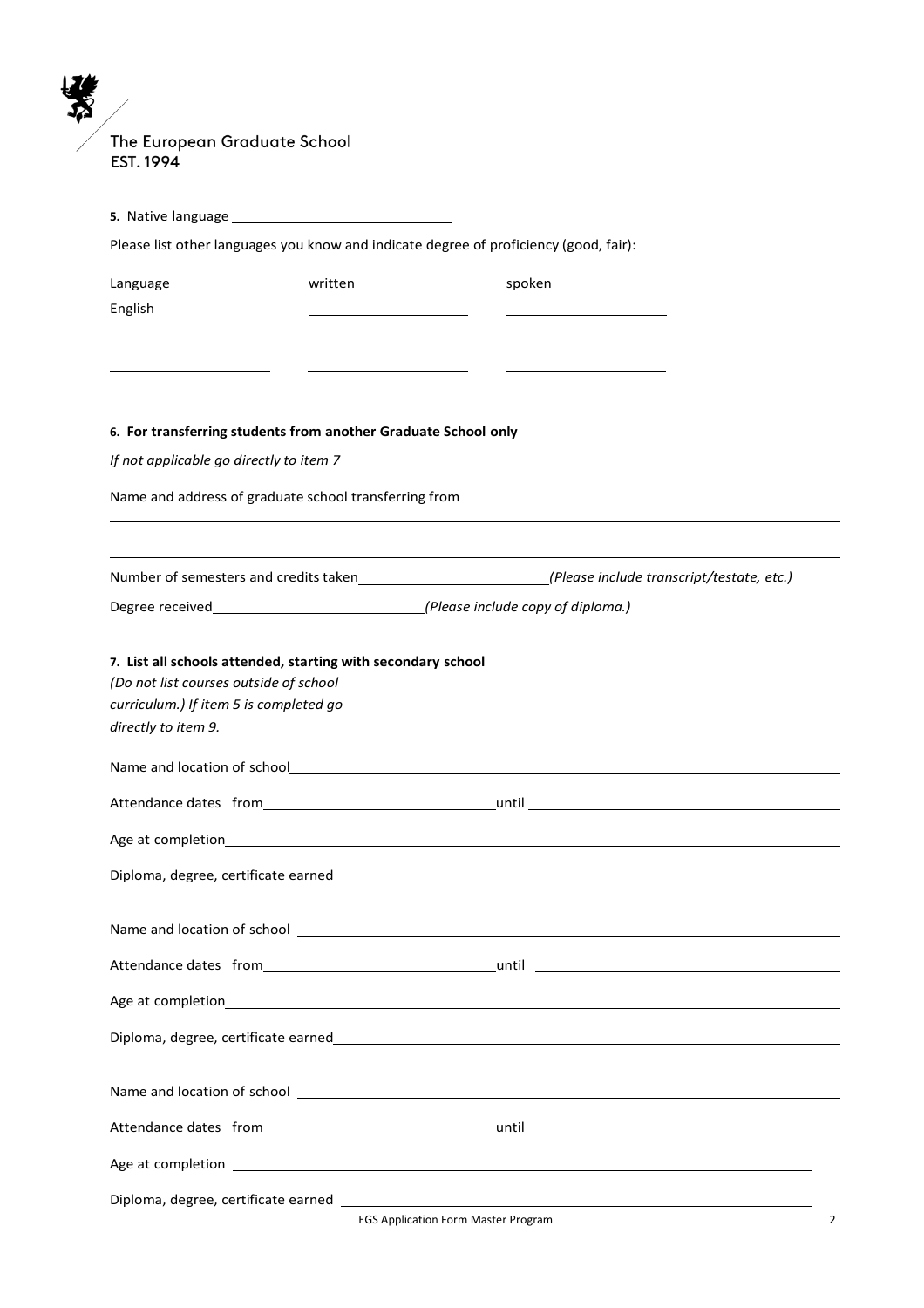# *8.* **Undergraduate Diploma** *(Please include certified copy.) If not applicable go directly to item 8.* BA, BS, Fachhochschulabschluss, Hochschulstudium or equivalent. Diplomas in other languages than English, German, French, Italian, Spanish, Scandinavian must be translated by a professional translator or accompanied by an affidavit of a designated local Adjunct Professor of EGS. Name of institution Title **9. Please include certified copy of the highest certificate or diploma achieved.** Diplomas in languages other than *English, German, French, Italian, Spanish, and the Scandinavian Languages*  must be translated by a professional translator or accompanied by an affidavit of a designated local adjunct faculty of EGS. Name of institution Title **10. Program of study you want to join** ❑ Expressive Arts Therapy ❏ Expressive Arts Coaching and Consulting ❏ Expressive Arts Conflict Transformation Year you would like to begin your studies How did you hear about the European Graduate School? \_\_\_\_\_\_\_\_\_\_\_\_\_\_\_\_\_\_\_\_\_\_\_\_\_\_\_ Area of concentration (if any) **11. Admissions interview** ❑ In a course or ❏ Individually ❏ With a faculty member of EGS ❏ With a representative of EGS Location Interviewer

Please note that the admission interview is a minimum requirement to apply. You can contact the Administrative Office for more information.

#### **12. Additional information needed**

#### **12.1 Recommendation**

❑ Faculty member of EGS ❏ EGS Representative ❏ Program Director of Cooperating University or Institute

❏ Other

#### **12.2 Updated resume** *please type*

The resume should include the following information about your professional experience:

- Work experience
- Community work, public artistic activity, publications